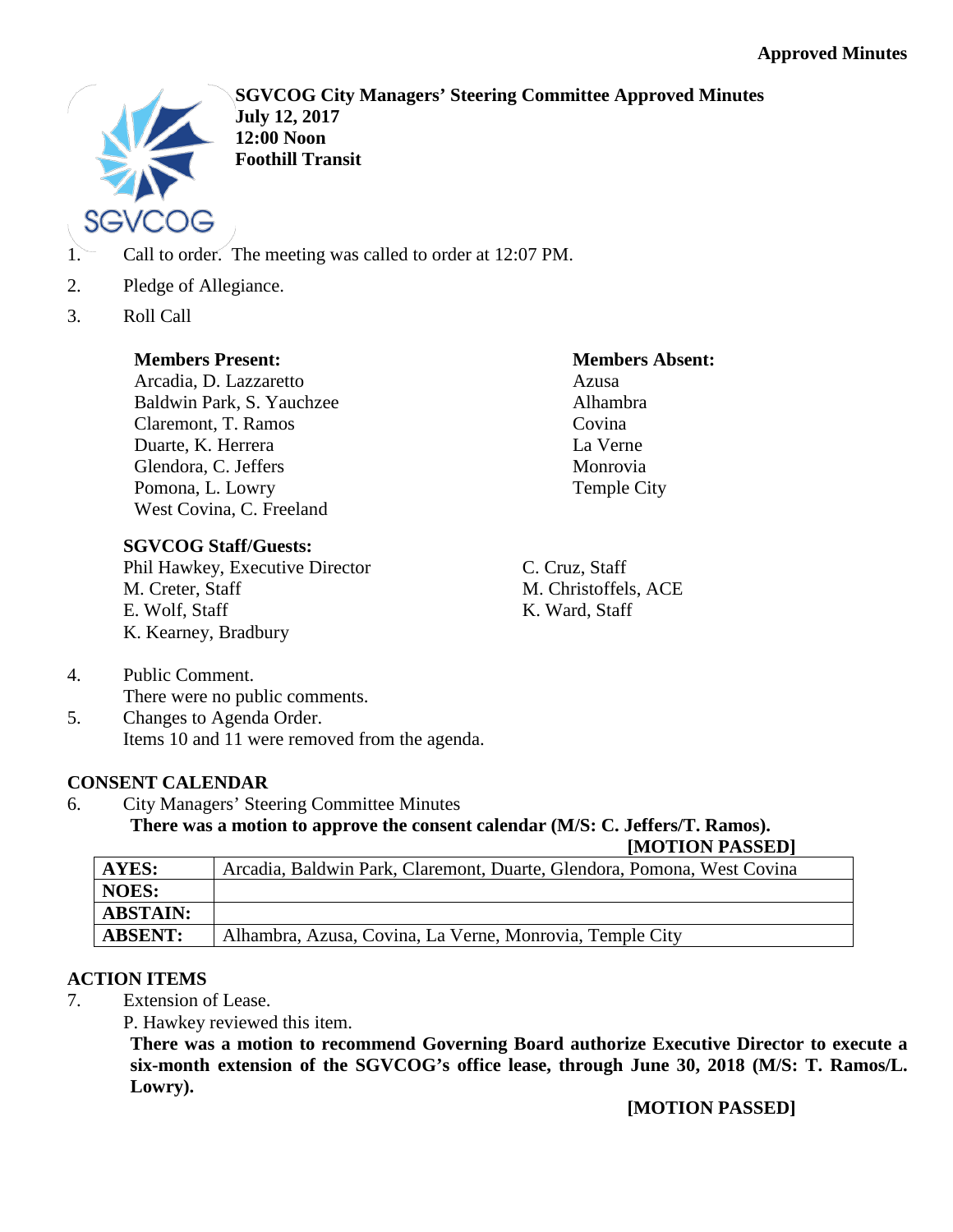| <b>AYES:</b>    | Arcadia, Baldwin Park, Claremont, Duarte, Glendora, Pomona, West Covina |
|-----------------|-------------------------------------------------------------------------|
| NOES:           |                                                                         |
| <b>ABSTAIN:</b> |                                                                         |
| <b>ABSENT:</b>  | Alhambra, Azusa, Covina, La Verne, Monrovia, Temple City                |

8. Contract with San Gabriel Valley Economic Partnership (SGVEP)

P. Hawkey described the contract. M. Creter confirmed that every SGV city will receive the benefits of the contract irrespective of whether they are members of the Economic Partnership.

**There was a motion to recommend Governing Board authorize Executive Director to execute a one year contract with the SGVEP for an amount not to exceed \$100,000 to support Commercial Property Assessed Clean Energy (PACE) outreach (M/S: C. Jeffers/T. Ramos)**

| [MOTION PASSED] |  |
|-----------------|--|
|-----------------|--|

| AYES:           | Arcadia, Baldwin Park, Claremont, Duarte, Glendora, Pomona, West Covina |
|-----------------|-------------------------------------------------------------------------|
| <b>NOES:</b>    |                                                                         |
| <b>ABSTAIN:</b> |                                                                         |
| <b>ABSENT:</b>  | Alhambra, Azusa, Covina, La Verne, Monrovia, Temple City                |

- 9. Metro Open Streets Grant Program
	- P. Hawkey described the grant.

**There was a motion to recommend Governing Board authorize the Executive Director to execute the following agreements: 1) contract with the Los Angeles County Metropolitan Transportation Authority (Metro) for \$596,000 to execute an open streets event on April 22, 2018; 2) contract**  with Ciclavia in an amount not to exceed \$325,000 for production of the event; and 3) **Memorandums of Understanding (MOUs) with the cities of San Dimas, La Verne, Pomona and Claremont for public safety, traffic controls and other support services (M/S: C. Jeffers/T. Ramos)**

#### **[MOTION PASSED]**

| AYES:           | Arcadia, Baldwin Park, Claremont, Duarte, Glendora, Pomona, West Covina |
|-----------------|-------------------------------------------------------------------------|
| <b>NOES:</b>    |                                                                         |
| <b>ABSTAIN:</b> |                                                                         |
| <b>ABSENT:</b>  | Alhambra, Azusa, Covina, La Verne, Monrovia, Temple City                |

10. Salary Resolution

Removed from agenda.

11. Contract for Metro Board of Director Support Services Removed from agenda.

## **DISCUSSION ITEMS**

- 12. Ad Hoc ACE/ Large Capital Projects Committee Report P. Hawkey related the decision of the Executive Committee to reconvene the ACE Ad Hoc Committee on August  $7<sup>th</sup>$  in order to consider the differences between the Committee's final report and the Executive Committee's alternate recommendations.
- 13. Los Angeles Community Choice Energy (LACCE) JPA M. Creter highlighted the six-month timeline for initial entry into the JPA, beginning on June  $27<sup>th</sup>$  and ending on December 27, 2017. Members wanted to know how much notice a city must give if they want to exit the JPA. Staff will research the answer.

## **UPDATE ITEMS**

14. ACE Construction Authority – Oral Report There was no report.